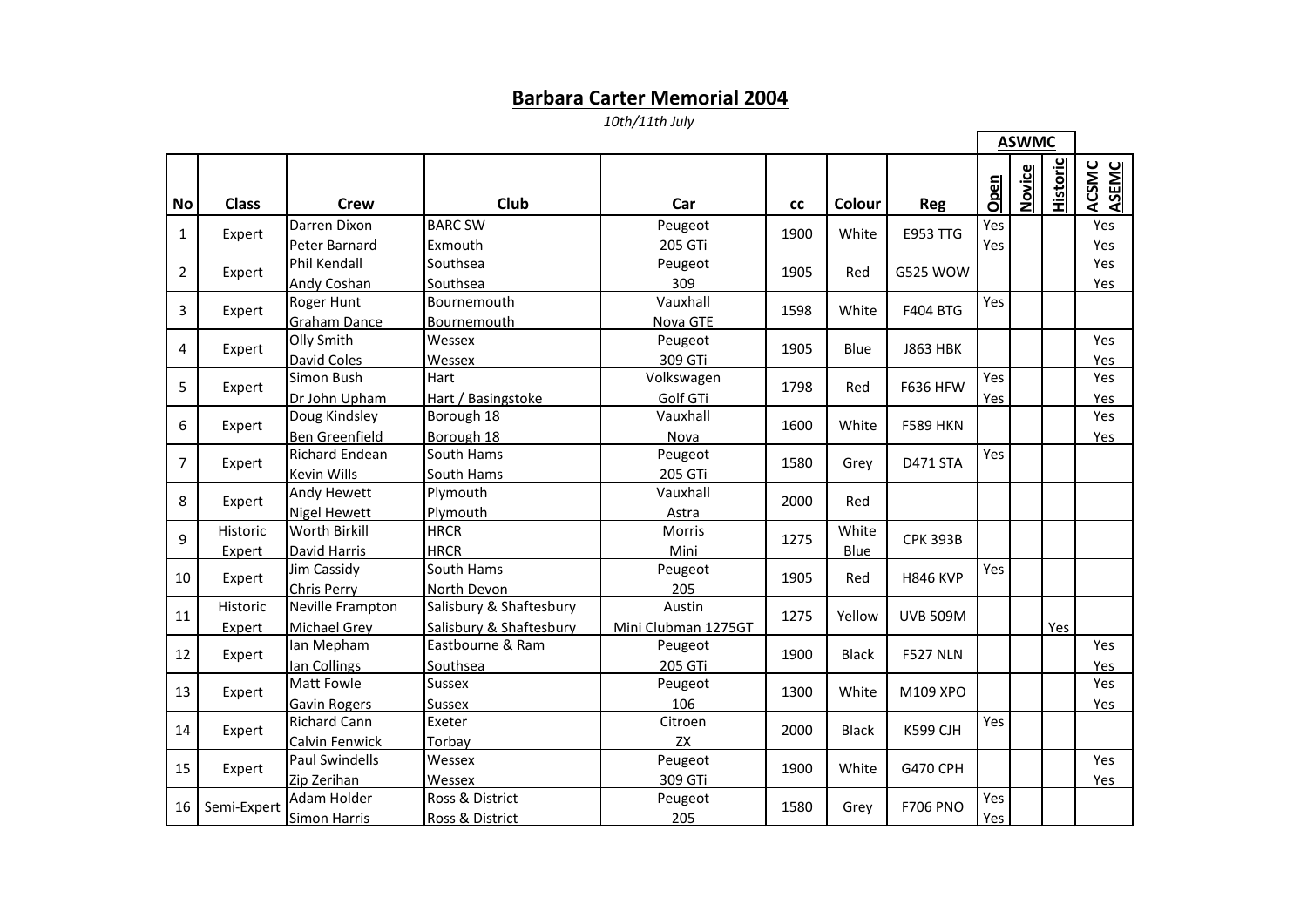## **Barbara Carter Memorial 2004**

*10th/11th July*

 $\blacksquare$ 

 $\blacksquare$ 

|           |               |                                              |                                            |                              |            |              |                 | <b>ASWMC</b> |            |                 |                |
|-----------|---------------|----------------------------------------------|--------------------------------------------|------------------------------|------------|--------------|-----------------|--------------|------------|-----------------|----------------|
| <b>No</b> | <b>Class</b>  | Crew                                         | Club                                       | Car                          | ${\rm cc}$ | Colour       | <b>Reg</b>      | Open         | Novice     | <b>Historic</b> | ACSMC<br>ASEMC |
| 17        | Semi-Expert   | Dave Bushby<br>Roger McKenzie                | Borough 18<br>Borough 18                   | Peugeot<br>205 GTi           | 1598       | <b>Black</b> | G231 VPO        |              |            |                 | Yes<br>Yes     |
| 18        | Semi-Expert   | <b>Barry Luxton</b><br>Nic Jones             | Burnham-on-Sea<br>North Devon              | Volkswagen<br>Golf GTi       | 1781       | White        | G517 XGM        | Yes<br>Yes   |            |                 |                |
| 19        | Semi-Expert   | Bob Wisniewski<br>Paul Lettington            | Wessex<br>Wessex                           | Vauxhall<br>Nova             | 1598       | White        | G329 XDD        |              |            |                 | Yes<br>Yes     |
| 20        | Semi-Expert   | <b>Toby Jeffries</b><br>Lizzie Pope          | Wessex<br>Wessex                           | Vauxhall<br>Nova SR          | 1297       | White        | <b>G500 JVF</b> | Yes          |            |                 | Yes<br>Yes     |
| 21        | Semi-Expert   | Simon Robinson<br>Perry Roe                  | Exeter<br>Exeter                           | Skoda<br>Fabia               | 1900TD     | Red          | WG04 EXP        | Yes<br>Yes   |            |                 |                |
| 22        | Semi-Expert   | <b>Graham Child</b><br>Kevin Ablitt          | Sevenoaks<br>Sevenoaks                     | Ford<br><b>Escort Mexico</b> | 2000       | Red          | <b>UUL 176M</b> |              |            |                 | Yes<br>Yes     |
| 23        | <b>Novice</b> | <b>Kim Kirk</b><br><b>Rupert Barker</b>      | Exeter<br>Torbay                           | Peugeot<br>106 Rallye        | 1300       | White        | <b>L308 FFT</b> | Yes          |            |                 |                |
| 24        | Novice        | "Chin"<br>Linda O'Connell                    | Sevenoaks<br>Wessex                        | Opel<br>Manta                | 1979       | Yellow       | <b>F248 HGY</b> |              |            |                 | Yes            |
| 25        | Novice        | <b>Graham Yates</b><br><b>Richard Arnold</b> | Southsea<br>Southsea                       | Peugeot<br>205 GTi           | 1600       | Red          | <b>G909 ARN</b> |              |            |                 | Yes<br>Yes     |
| 26        | Novice        | <b>Rob Dance</b><br>Gary O'Grady             | Bournemouth<br>Guildford                   | Toyota<br>Corolla            | 1596       | Silver       | <b>C801 PRN</b> |              |            |                 | Yes<br>Yes     |
| 27        | Novice        | Jonathan Harrison<br>Jonathan Jones          | Blackwood / Exmouth<br>Blackwood / Exmouth | Ford<br>Sierra XR4x4         | 2933       | <b>Black</b> | <b>F352 TDP</b> |              |            |                 |                |
| 28        | Novice        | <b>Frank Evans</b><br><b>Russ Evans</b>      | Bournemouth<br>Bournemouth                 | Toyota<br>Corolla            | 1587       | <b>Black</b> | C167 JW         | Yes<br>Yes   |            |                 |                |
| 29        | Novice        | <b>Timo Rumary</b><br><b>Nigel Colgrave</b>  | Exeter<br>Exeter                           | Audi<br>80 Quattro           | 2226       | Red          | <b>C969 FYC</b> |              | Yes<br>Yes |                 |                |
| 30        | Novice        | Glynn Moore<br><b>Greg Evans</b>             | Exmouth<br>Exmouth                         | Subaru<br>Impreza WRX STi    | 1995T      | Blue         | H11 HPC         |              |            |                 |                |
| 31        | Novice        | Mike Rowlands<br>Michael Froment             | <b>Brecon</b><br><b>Brecon</b>             | Volkswagen<br>Golf           | 1272       | White        | <b>JHR 68B</b>  |              | Yes<br>Yes |                 |                |
| 32        | <b>Novice</b> | Jo Tucker<br>Alf Chanter                     | Plymouth<br>Plymouth                       | Vauxhall<br>Nova             | 1398       | White        | J85 RBM         |              |            |                 |                |